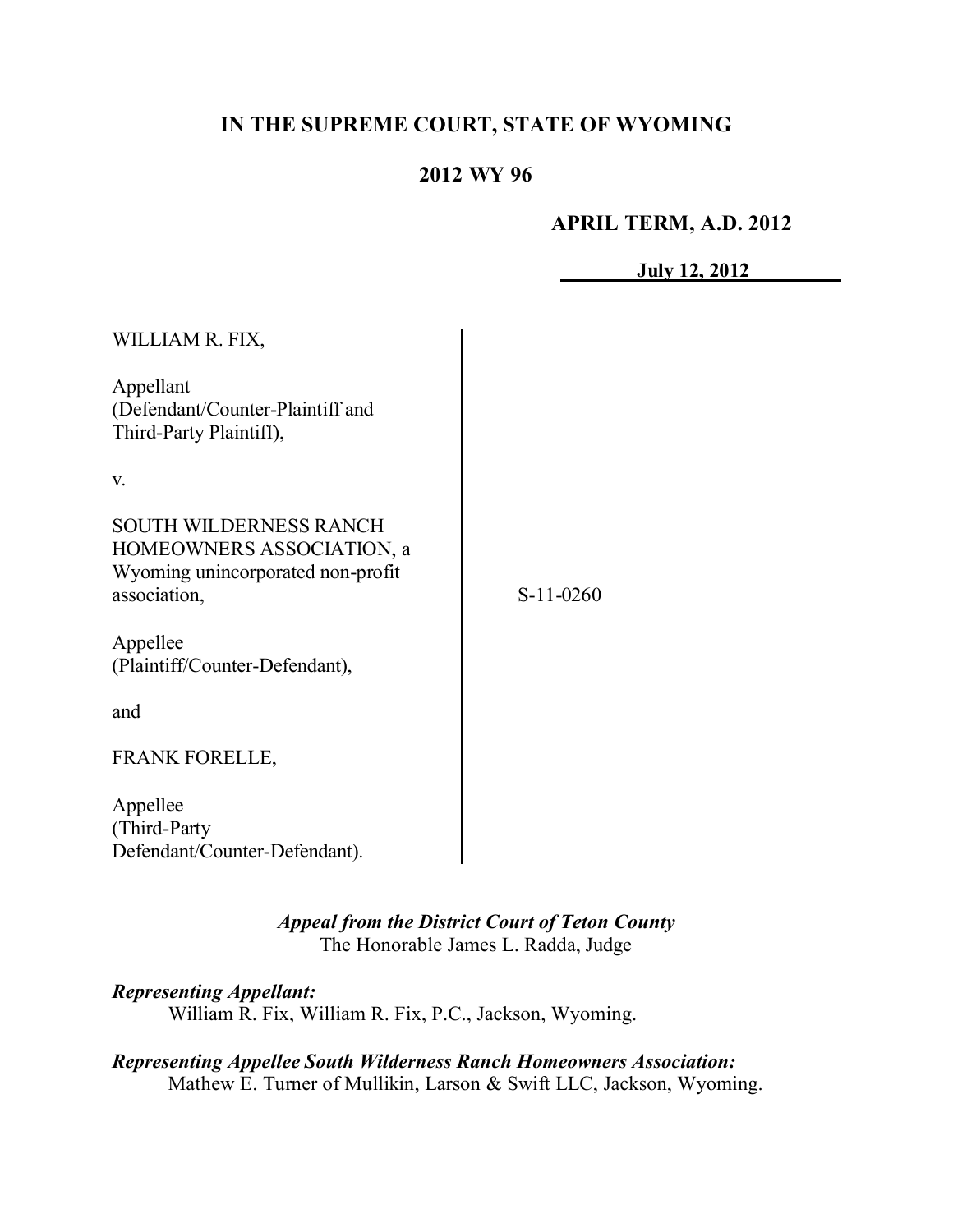# *Representing Appellee Frank Forelle:*

No appearance.

*Before KITE, C.J., and GOLDEN, HILL, VOIGT, and BURKE, JJ.*

**NOTICE: This opinion is subject to formal revision before publication in Pacific Reporter Third. Readers are requested to notify the Clerk of the Supreme Court, Supreme Court Building, Cheyenne, Wyoming 82002, of typographical or other formal errors so correction may be made before final publication in the permanent volume.**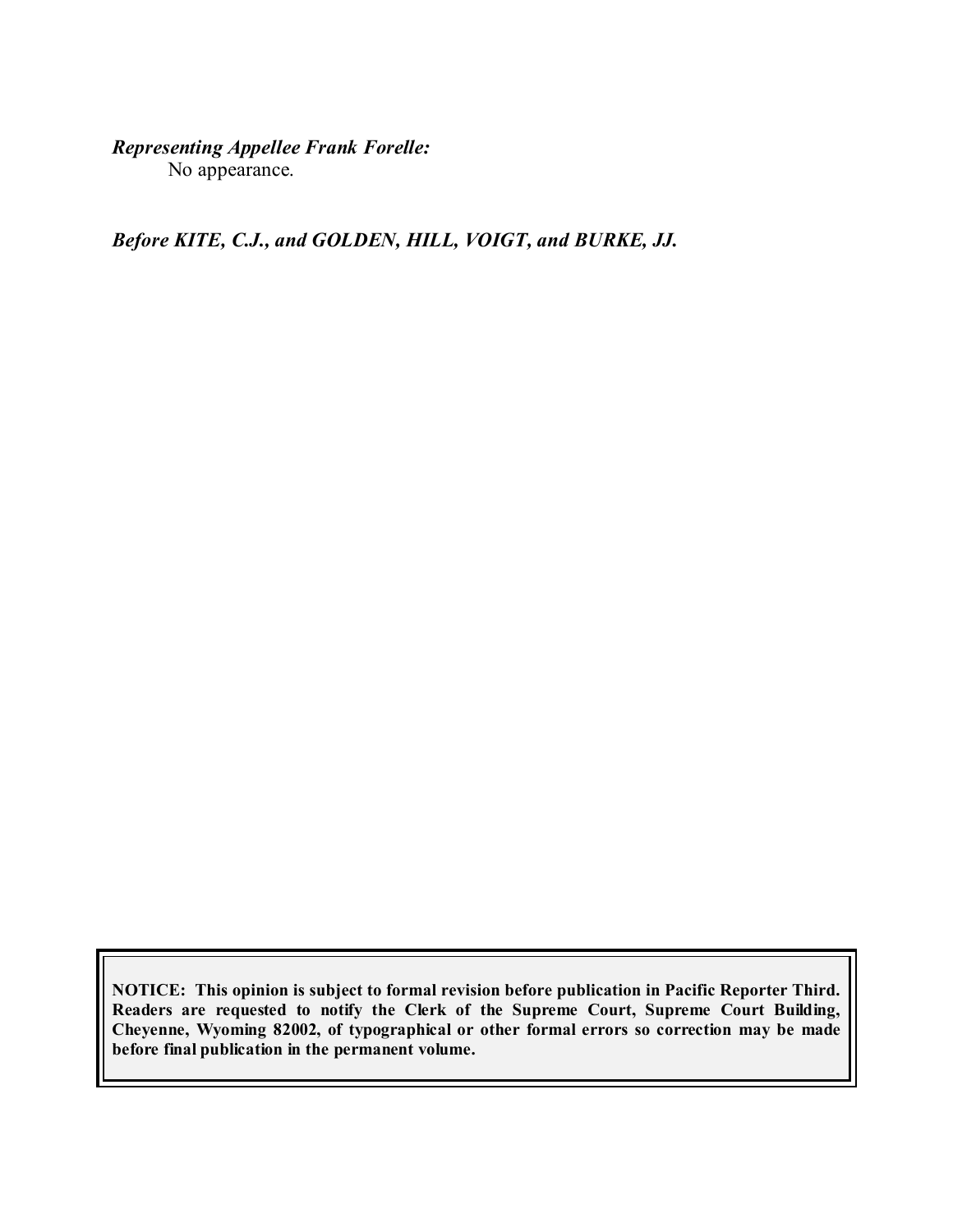## **KITE, Chief Justice.**

[¶1] The South Wilderness Ranch Homeowners Association (HOA) filed an action against William R. Fix to recover \$2,500 in assessments he allegedly owed as a lot owner in the South Wilderness Ranches Subdivision. The HOA also sought interest and attorney fees. Mr. Fix denied that he owed the assessments and filed a counterclaim seeking a judicial determination that the covenants pursuant to which the assessments were to be paid were null and void. In the alternative, he sought damages for injuries he allegedly sustained when the HOA failed to enforce the covenants and allowed his neighbor to build a fence that violated the covenants.

[¶2] After summary judgment proceedings, the district court entered an order granting judgment in favor of the HOA on its claim for the assessments, interest and attorney fees. Subsequently, the court severed Mr. Fix's counterclaim from the rest of the case and entered judgment for the HOA on its complaint in the amount of the \$2,500 assessments, plus pre-judgment interest, attorney fees and costs, for a total judgment of \$22,077.38.

[¶3] Mr. Fix appeals, claiming the district court erred in granting summary judgment against him on the HOA's complaint and severing his counterclaim. He also claims the attorney fees and costs award is excessive. We affirm the district court's order and judgment with the exception that we vacate the costs awarded for legal research.

### **ISSUES**

[ $[$ 4] Mr. Fix, appearing *pro* se,<sup>1</sup> presents the issues for this Court's determination as follows:

> I. The [district] court erred in granting summary judgment against the homeowner.

> II. The [district] court awarded attorney fees that are excessive.

> III. The severance ordered by the [district] court *sua sponte* constitutes error.

  $<sup>1</sup>$  Mr. Fix is an attorney and has been licensed to practice law in Wyoming since 1981.</sup>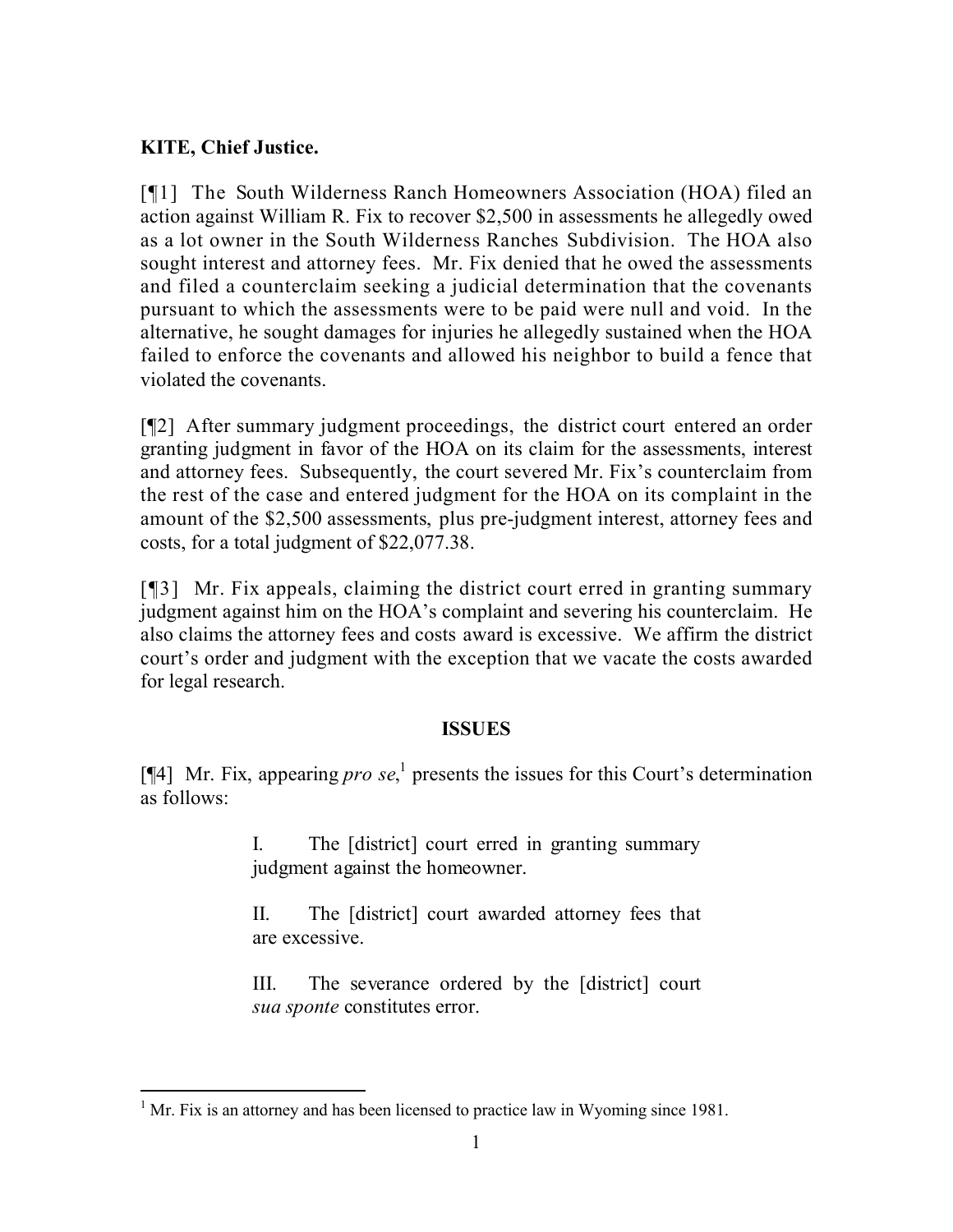IV. The costs awarded by the [district] court are not permitted.

The HOA asserts the district court rulings were proper and seeks leave to submit evidence of its fees, costs and expenses, including attorney fees, incurred in defending this appeal.

### **FACTS**

[¶5] Mr. Fix owns Lot 2 in South Wilderness Ranches Subdivision in Teton County, Wyoming. The HOA is responsible for providing common services in the subdivision and for making and collecting annual assessments from the lot owners. On September 22, 2009, the HOA filed a complaint in circuit court alleging that Mr. Fix had failed to pay the 2009 annual assessment of \$1,000. The HOA sought payment of the assessment plus interest, costs and attorney fees as provided in the subdivision covenants.

[¶6] Mr. Fix answered the complaint, admitting that he owned Lot 2 in the subdivision but denying that he owed the 2009 assessment. He also filed a counterclaim for breach of contract asserting that the HOA breached the covenants by failing to enforce them and seeking a judicial determination that the covenants were null and void.<sup>2</sup> At a subsequent pre-trial conference, Mr. Fix stated that he

#### **§ 1-21-102. Proceedings when title or boundaries to land in question.**

If it appears from the pleadings or the evidence of either party at the trial of any case in circuit court that the title or boundaries to lands are in question, the judge shall immediately make an entry thereof in the docket, cease all further proceedings, and certify to the district court of the county a transcript of all entries made in the docket relating to the case in the same manner and within the same time as upon appeal. The case shall then be conducted in the district court as though appealed to the district court for trial de novo, except that no bond as on appeal or payment of costs in the circuit court is required for the transfer to the district court.

Subsequently, with the consent of the parties and the circuit court, the district court assigned the case to the circuit court that originally had the case pursuant to Wyo. Stat. Ann. § 5- 3-112 (LexisNexis 2011), which provides in pertinent part:

#### **§ 5-3-112. Assignment to circuit court judge.**

 $\overline{a}$ 

 $2$  At a scheduling conference convened after Mr. Fix filed his response to the complaint, a question arose concerning whether the circuit court was the proper forum for the case. After input from the parties, the circuit court issued an order certifying the case to the district court pursuant to Wyo. Stat. Ann. § 1-21-102 (LexisNexis 2011), which provides as follows: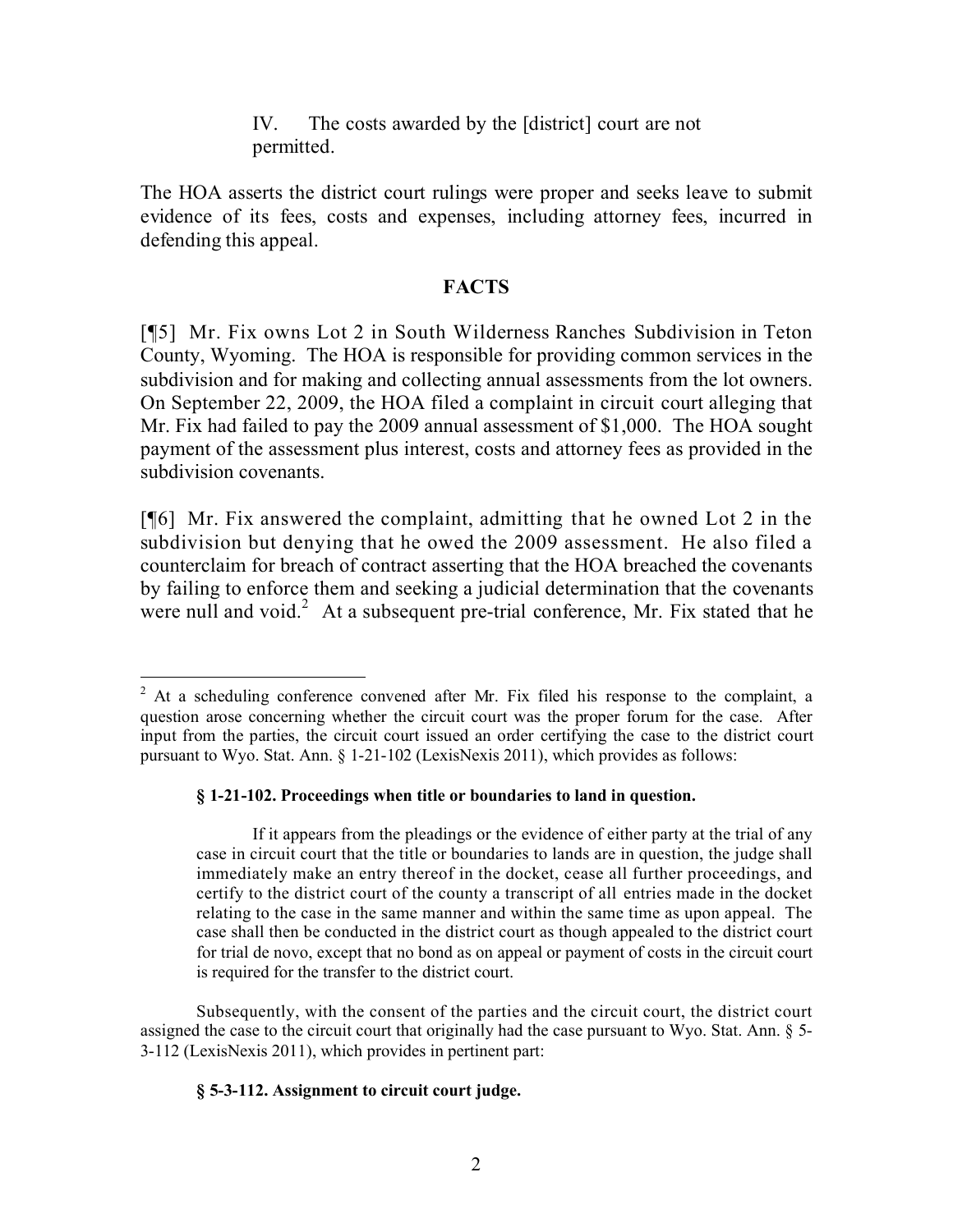wished to amend his counterclaim to add as a party Frank Forelle, the neighbor who built a fence along one of the boundaries of his property in violation of the covenants. The HOA likewise indicated it intended to amend its complaint to include collection of an additional \$1,500 assessment which became due January 1, 2010. The district court ordered the parties to move to amend their pleadings on or before November 15, 2010.

[¶7] Accordingly, on November 15, 2010, the HOA filed a motion for leave to amend its complaint to include collection of the 2010 assessment. The district court granted the motion and the HOA filed its amended complaint on December 30, 2010. Meanwhile, on November 16, 2010, without seeking leave of court, Mr. Fix filed an amended answer, amended counterclaim and third party complaint. In his amended counterclaim and third party complaint, Mr. Fix sought a judgment declaring that the covenants were void and unenforceable or, in the alternative, that the neighbor's fence violated the covenants and he was entitled to damages.

[¶8] The HOA filed a motion to strike the new pleadings on the ground that Mr. Fix did not obtain the court's approval before filing them. The court convened a hearing at which time Mr. Fix asked the court to accept his amended pleadings based upon his recollection that the parties were ordered to amend their pleadings without seeking leave of court. The court accepted Mr. Fix's explanation and denied the motion to strike as to the amended answer and counterclaim. However, the court concluded the neighbor was not a proper third party defendant and granted the motion to strike as to the third party complaint.

[¶9] The court set the case for trial in May of 2011. In April, the HOA filed a motion for summary judgment. After a hearing, the court entered an order

(i) Rules promulgated by the supreme court;

 $\overline{a}$ 

- (ii) Acceptance of the judge to whom the assignment of the case or proceeding is to be made;
- (iii) Consent of each plaintiff and each defendant in a civil action wherein the amount in controversy is fifty thousand dollars (\$50,000.00) or greater; and

. . . . (b) The law and rules governing district court and appeals therefrom shall apply to a case or proceeding assigned pursuant to this section.

In ruling on the various motions and entering judgment in this case, the circuit court acted on behalf of the district court and district court jurisdiction of the case continued despite assignment to the circuit court. Therefore, we treat those rulings as having come from the district court.

 <sup>(</sup>a) A judge of the district court may assign to a circuit court judge any case or proceeding within the jurisdiction of the district court subject only to the following restrictions: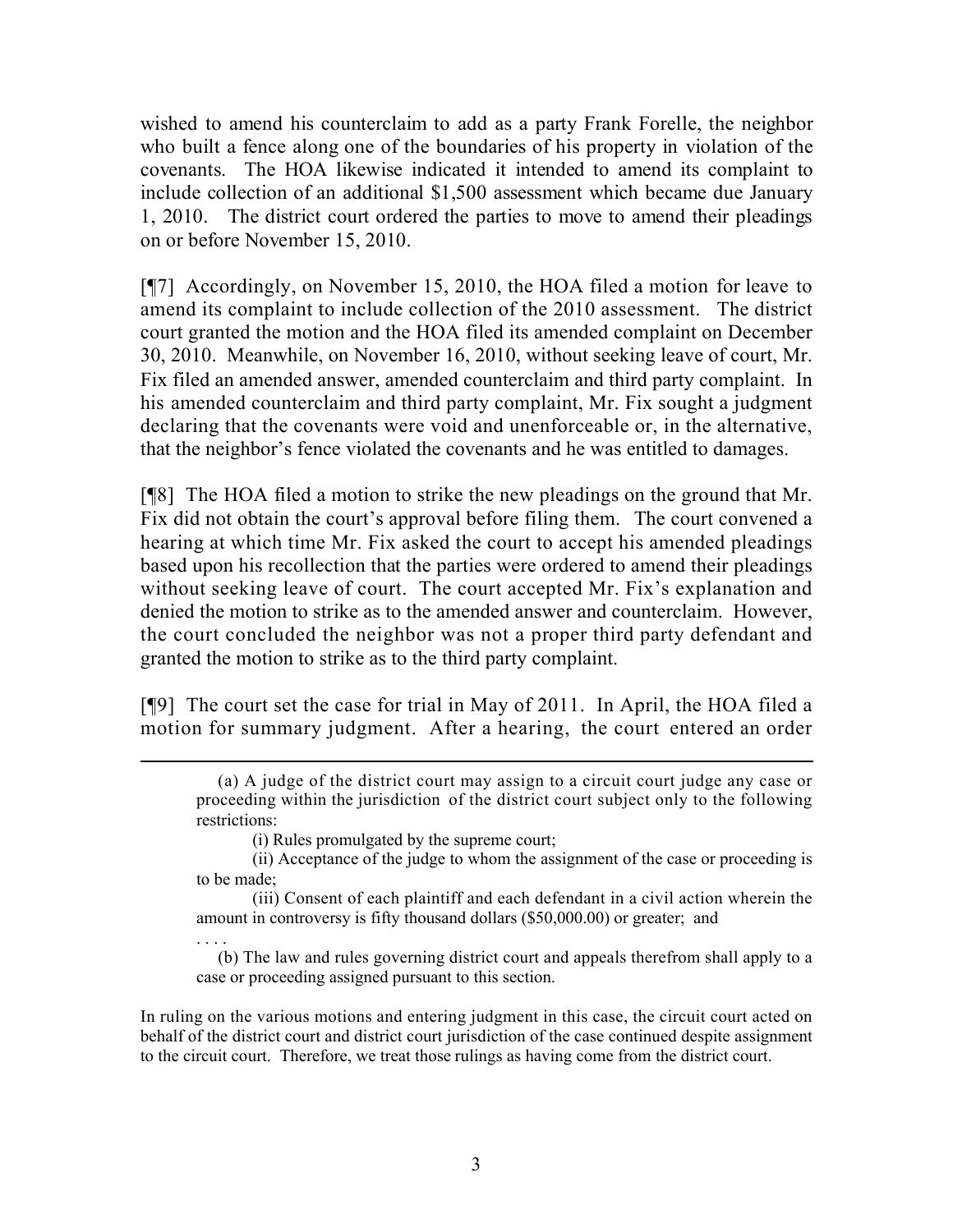granting judgment for the HOA in the amount of \$2,500, the total of the two assessments, plus interest, costs and attorney fees. The court also granted judgment for the HOA on Mr. Fix's counterclaim for breach of the covenants. The court vacated the trial date and set for hearing and sought additional briefing on the issue of whether it should sever Mr. Fix's remaining counterclaim for declaratory relief. Upon considering the parties' briefs and arguments on that issue, the court entered an order severing the remaining counterclaim.

[¶10] Subsequently, in September of 2011, the district court entered judgment on the complaint in the HOA's favor and against Mr. Fix and awarded the HOA the \$2,500 assessments, \$787.98 in prejudgment interest, \$17,439.00 in attorney fees and \$1,350.40 in costs, for a total judgment of \$22,077.38. Mr. Fix timely appealed. 3

### **STANDARD OF REVIEW**

[¶11] In his first issue, Mr. Fix contends the district court erred in granting summary judgment for the HOA on its complaint.

> We review a district court's summary judgment rulings *de novo*, using the same materials and following the same standards as the district court. The facts are reviewed from the vantage point most favorable to the party opposing the motion, and we give that party the benefit of all favorable inferences that may fairly be drawn from the record.

*Weber v. State*, 2011 WY 127, ¶ 10, 261 P.3d 225, 227 (Wyo. 2011) (citation omitted).

[¶12] Mr. Fix asserts in his second and fourth issues that the district court's attorney fees and costs awards were excessive. We review such awards for abuse of discretion; the ultimate issue is whether the court could reasonably conclude as it did. *Magin v. Solitude Homeowner's Inc*., 2011 WY 102, ¶ 40, 255 P.3d 920, 932 (Wyo. 2011).

 $\overline{a}$ 

<sup>&</sup>lt;sup>3</sup> After Mr. Fix filed his appeal, his severed counterclaim proceeded in the district court against the HOA and Mr. Forelle as counter-defendants. Mr. Fix and Mr. Forelle filed cross motions for summary judgment. After the parties filed their appellate briefs in this court, the district court convened a hearing on the summary judgment motions and entered an order pursuant to W.R.C.P. 56(d) holding that Mr. Forelle's fence violated the covenants and ordering him to remove it. Mr. Fix filed a motion asking to supplement the appellate record with, and for this Court to take judicial notice of, the district court's order. We granted the motion.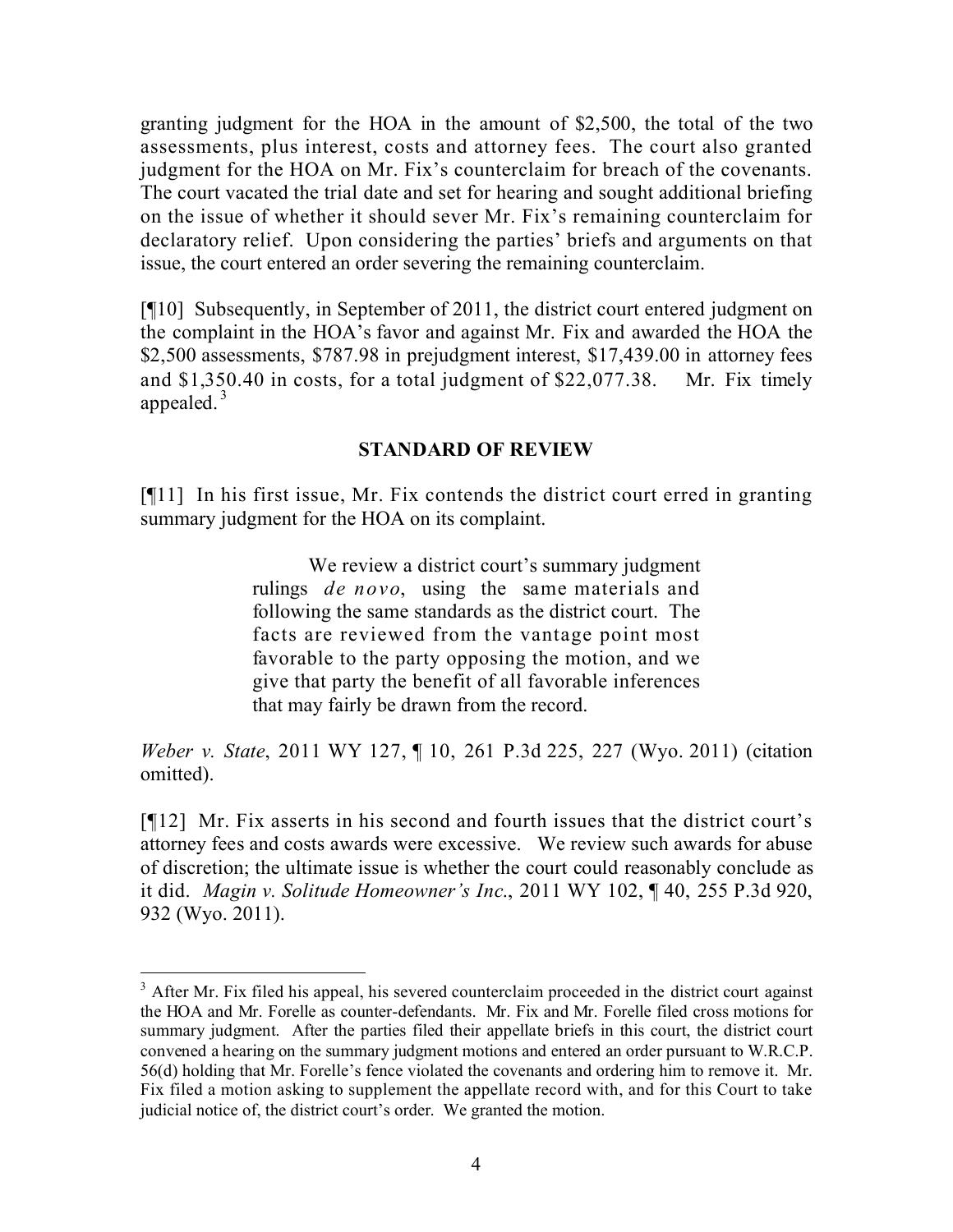[¶13] In his third issue, Mr. Fix challenges the district court's order severing his counterclaim from the HOA's claims. W.R.C.P. 42(b) provides that a court may order a separate trial of any claim, including a counterclaim "in furtherance of convenience or to avoid prejudice, or when separate trials will be conducive to expedition and economy." The decision to order separate trials is within the discretion of the district court and will not be disturbed on appeal unless an abuse of discretion is found. *Beavis v. Campbell County Mem. Hosp*., 2001 WY 32, ¶ 17, 20 P.3d 508, 514 (Wyo. 2001).

#### **DISCUSSION**

### *1. Summary Judgment*

[¶14] Mr. Fix contends the district court erred in granting summary judgment for the HOA in the face of his affidavit which he alleges demonstrated the existence of numerous issues of material fact with respect to the affirmative defenses of laches, equitable estoppel, unclean hands, selective enforcement and failure of consideration. In essence, Mr. Fix argues that he was justified in withholding payment of the 2009 and 2010 assessments because the HOA failed to enforce the covenants prohibiting his neighbor from erecting a boundary fence and posting no trespassing signs. He contends his refusal to pay the assessments was warranted because, through its inaction, the HOA interfered with his enjoyment of his home. He asserts the HOA's failure to enforce the covenants constituted a failure of consideration excusing his performance.

[¶15] In his brief filed with this Court, Mr. Fix cites no authority to support his arguments that he was justified in not paying the assessments other than a citation to 42 Am. Jur. POF 3d *Circumstances Establishing Equitable Defense to Breach of Restrictive Covenant* § 463 (1997) for the proposition that "the defendant in an action for breach of a restrictive covenant may, depending on the circumstances, plead certain equitable defenses to enforcement of the covenant at issue." Mr. Fix makes no reference to the elements necessary to prove the affirmative defenses and presents no argument other than the bald assertion that his affidavit established the elements of the affirmative defenses, the district court ignored those defenses and jury questions existed.<sup>4</sup> Under these circumstances, we decline

#### **1. Laches and Equitable Estoppel.**

 $\overline{a}$ 

 $4$  Mr. Fix's brief contains the following argument, in its entirety, with respect to each affirmative defense:

The elements of laches and equitable estoppel were sufficiently established in appellant's affidavit. Each of these elements were fairly raised in the homeowner's.

According to the appellant, all reasonable inferences these factual issues should have been submitted to a jury for its determination.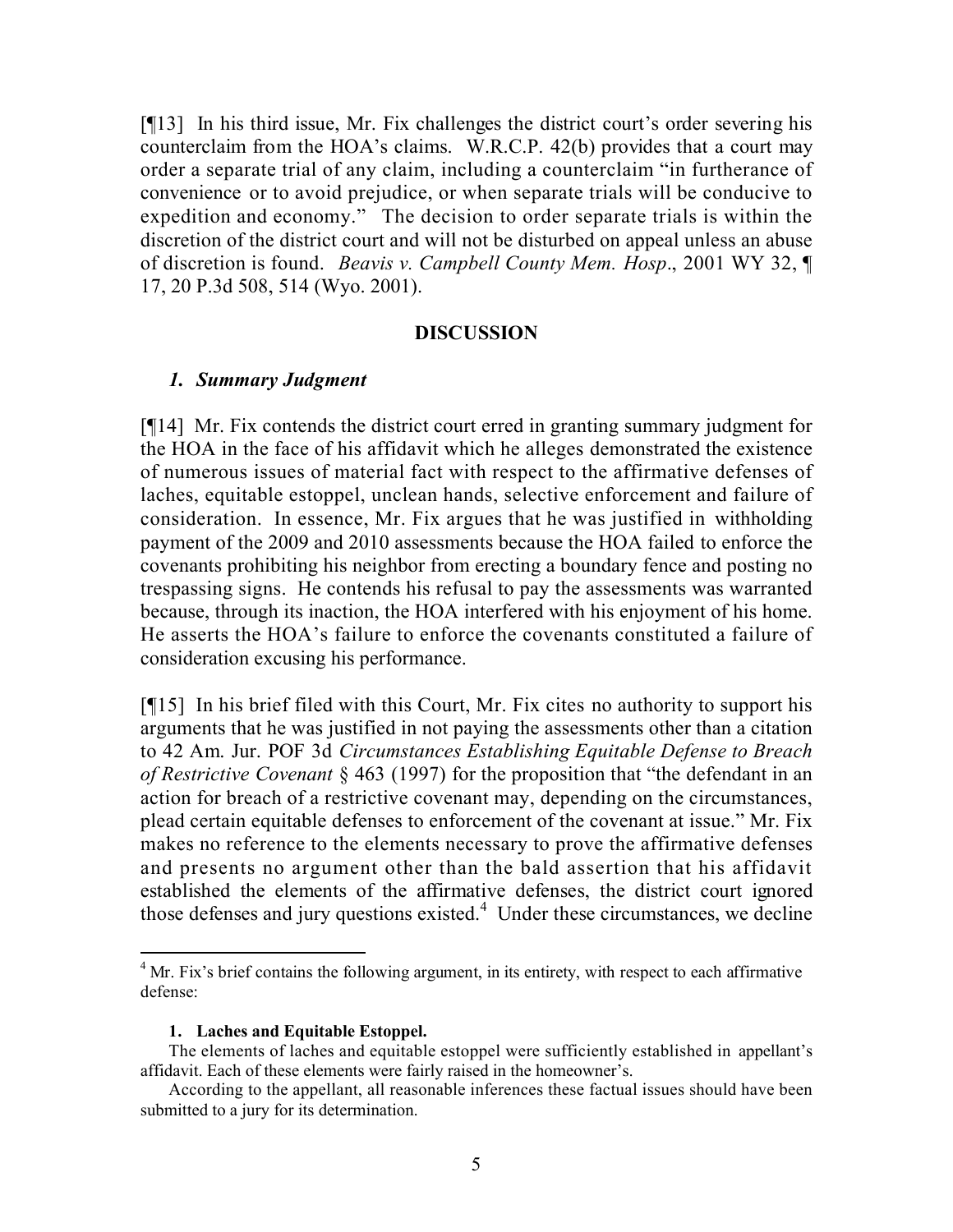to consider his first issue. *Knadler v. Adams*, 661 P.2d 1052 (Wyo. 1983) ("[The Supreme Court] will not consider issues which are not supported by proper citation of authority and cogent argument.").

#### *2. Attorney Fees*

[¶16] Mr. Fix next contends the district court's attorney fees award is excessive. He asserts the issues before the court were simple and involved very limited written discovery, no depositions and no trial. Despite the simplicity of the case, he points out that the court awarded fees seven times greater than the \$2,500 damage award. He maintains the HOA's employment of three attorneys was unreasonable and the hours for which they billed were excessive and unnecessary. He further asserts the district court abused its discretion in making the award without a hearing to determine the reasonableness of the fees claimed, in denying his motion to strike the attorney affidavits and in awarding the fees when the HOA failed to designate an attorney expert.

[¶17] Generally, Wyoming subscribes to the American rule regarding recovery of attorney fees, making each party responsible for its own attorney fees unless an award of fees is permitted by contract or statute. *Joe's Concrete and Lumber, Inc. v. Concrete Works of Colorado, Inc*., 2011 WY 74, ¶ 15, 252 P.3d 445, 448 (Wyo. 2011). In the present case, the subdivision covenants expressly provided for the recovery of costs, including reasonable attorney fees, incurred in enforcing them. The HOA was, therefore, entitled to a reasonable attorney fees award. In

#### **2. Unclean Hands.**

 $\overline{a}$ 

The doctrine of unclean hands was fairly raised in appellant's affidavit. Richard McDaniel, the president of the HOA, had for years engaged in a campaign of interference with the appellant's quiet and peaceful enjoyment of his home.

No affidavit from McDaniel was ever submitted. McDaniel was the president for 10 years and was the force behind the decision to do nothing about the fence or signs.

If there ever was a case for application of the unclean hands doctrine, this is the case.

#### **3. Selective Enforcement**

The unlawful structures affected only the appellant's property. McDaniel elected to not enforce a blatant violation of the covenants. No vote of any homeowners was taken. It just left up to the sole discretion of the president to enforce or not to enforce a given covenant.

The jury should have been able to consider evidence of McDaniel's selective enforcement of the covenants. This is an issue which should have been presented to the trier of fact.

#### **4. Failure of Consideration.**

When the HOA failed to enforce the covenants against Forelle, there was a failure of consideration, thereby excusing the homeowners' performance. The HOA cannot fail to enforce blatant violations of the covenants and still insist upon payment of assessments.

At a minimum, there existed genuine issues of material fact.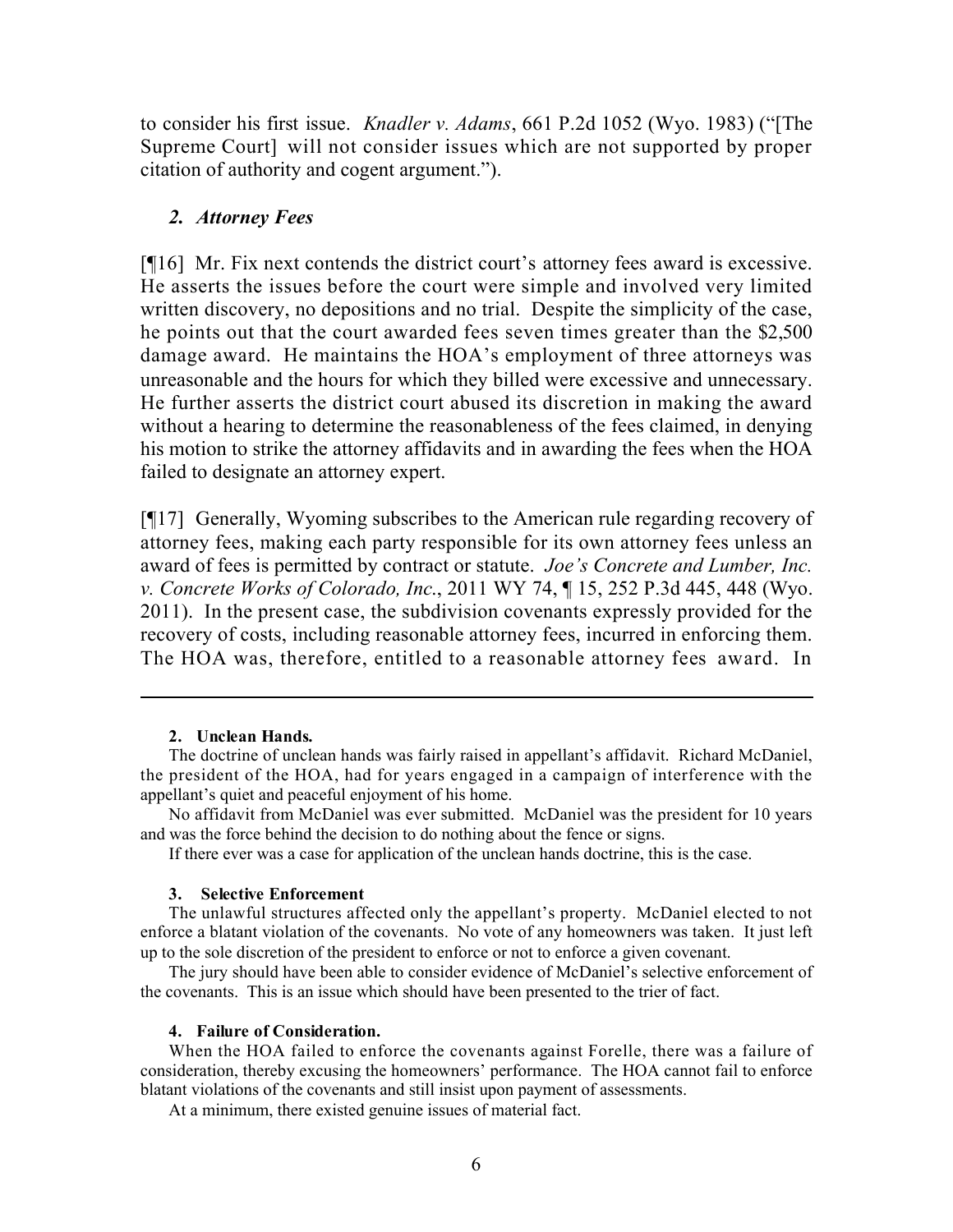awarding fees, the district court was required to consider all attorney fees evidence in the record and determine whether: 1) the fee charged represented the product of reasonable hours times a reasonable rate; and 2) other factors warranted adjusting the fee upward or downward. *Id*. at ¶ 19, 252 P.3d at 449.

[¶18] In its nearly eleven page discussion of the issue, the district court thoughtfully considered each of the arguments Mr. Fix advances on appeal. It concluded in essence that Mr. Fix turned what would otherwise have been a simple, straightforward case into complicated, drawn-out litigation. Specifically, the court found that the positions Mr. Fix took in his answer, counterclaim and third party complaint, gave the HOA attorneys "no choice but to spend significant time preparing, researching, filing and arguing" their summary judgment motion, which they supported with nine exhibits. The court stated that it "thoroughly" reviewed the [HOA's] summary judgment motion, brief and supporting documents in preparing its summary judgment order" and concluded the time spent on the motion as reflected in the itemized schedule of legal services was reasonable and necessary under the circumstances to secure a judgment for the unpaid assessments. Addressing the time the HOA's attorneys spent responding to Mr. Fix's equitable defenses, the court found the issues were "novel and difficult and reasonably required significant time, labor and skill" on the attorneys' part and the time spent successfully refuting Mr. Fix's defenses was reasonable. Likewise, the court concluded the time the attorneys spent researching Mr. Fix's claim that his neighbor was a proper third party defendant was reasonable, as was the time they spent preparing the motion to strike Mr. Fix's amended pleadings. In short, the court concluded the time spent was necessitated largely by Mr. Fix and was reasonable under the circumstances. We find nothing in the record warranting a conclusion that the court could not reasonably have concluded as it did, and we affirm the attorney fees award.

# *3. Severance of Counterclaim*

[¶19] Mr. Fix next claims the district court erred in severing his counterclaim from the proceedings on the HOA's complaint. He argues that the actions of his neighbor precipitated the litigation; therefore, he properly sought to join the neighbor as a party so that the rights of all parties could be determined in one action. Under the circumstances, he maintains, the court could not reasonably have concluded that severance was appropriate.

[¶20] W.R.C.P. 42(b) provides in relevant part:

(b) *Separate trials*. – The court, in furtherance of convenience or to avoid prejudice, or when separate trials will be conducive to expedition and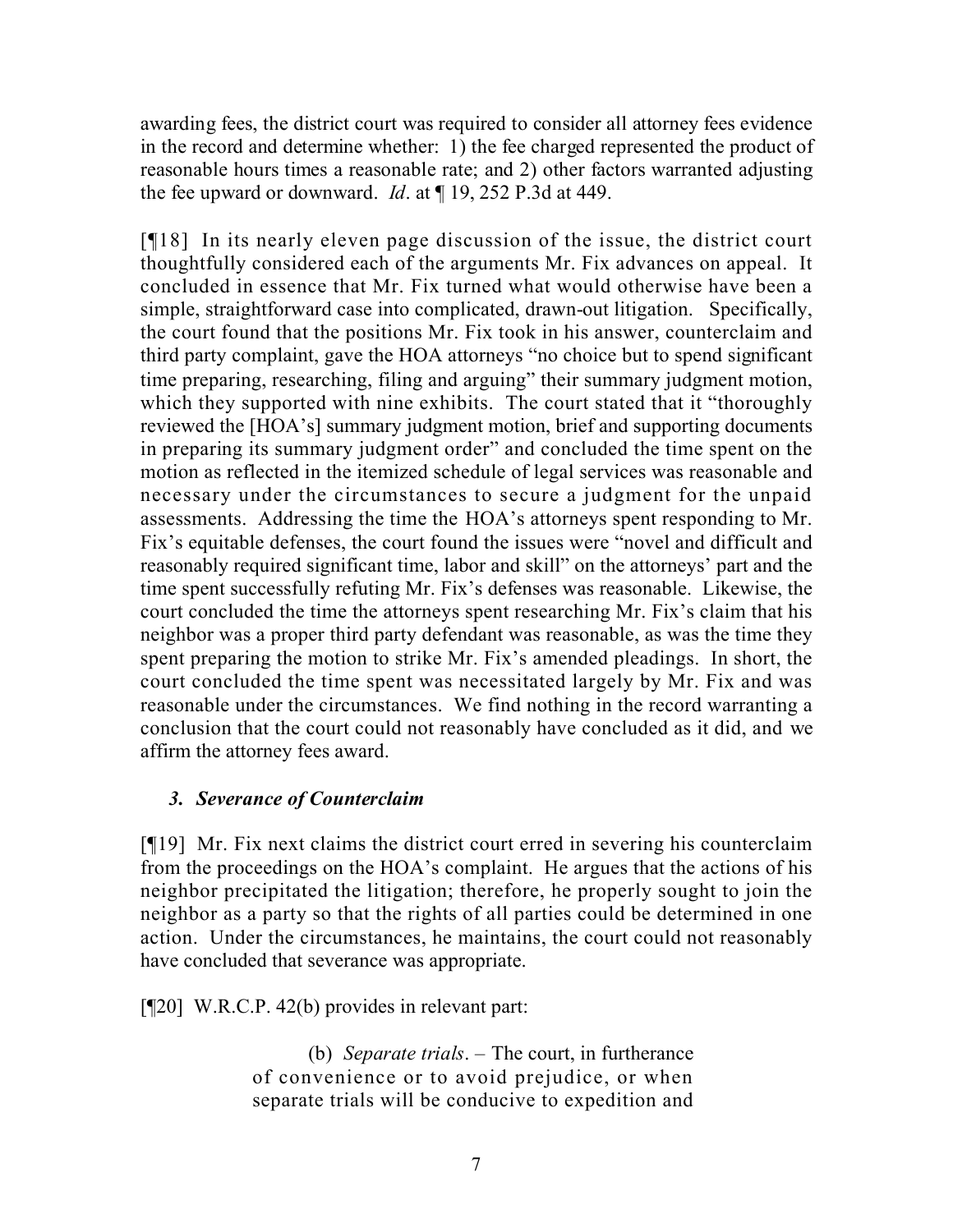economy, may order a separate trial of any claim, cross-claim, counterclaim or third-party claim, or of any separate issue . . . .

Addressing the rule, we have said that a court may reasonably separate claims when they are not so interwoven that independent trials would cause confusion and uncertainty and result in the denial of a fair trial. *Carlson v. Carlson*, 836 P.2d 297 (Wyo. 1992).

[¶21] This case began as a simple collection case with the sole issue being whether Mr. Fix was required and had failed to pay a \$1,000 lot assessment. That issue was conducive to resolution separate and apart from whether the HOA or Mr. Forelle violated the covenants; it was not so interwoven with the issues Mr. Fix sought to litigate that an independent proceeding to resolve it caused confusion, uncertainty or the denial of a fair trial. The district court did not abuse its discretion when it severed the claims.

### *4. Costs*

[¶22] In his final issue, Mr. Fix asserts the district court erred in awarding \$1,228.00 in costs for online legal research. He maintains that online legal research is not one of the costs authorized by the rules and awarding them here gave the HOA a double recovery for the same effort because the court also awarded attorney fees for the hours spent doing legal research.

[¶23] The rule in Wyoming has been that legal research is a component of attorney fees and cannot be taxed as an item of costs. *Snyder v. Lovercheck*, 992 P.2d 1079, 1092 (Wyo. 1999). The rationale for the rule is that legal research is a component included in an attorney's hourly rate as overhead; thus, it should not be separately recoverable as a cost. Some courts, however, have awarded costs for computer aided legal research, finding that such research is "reasonable, if not essential, in contemporary legal practice." *Wehr v. Burroughs Corp*., 619 F.2d 276, 285 (3d Cir. 1980). The parties' arguments and the district court's ruling in this case do not mention *Snyder*. Absent some contention by the parties that this Court should reconsider *Snyder*, we decline to do so in this case. We vacate the award of \$1,228.00 for legal research.

# *5. Costs on Appeal*

[¶24] The HOA asks this Court to award it attorney fees and costs in defending this appeal pursuant to W.R.A.P. 10.05: